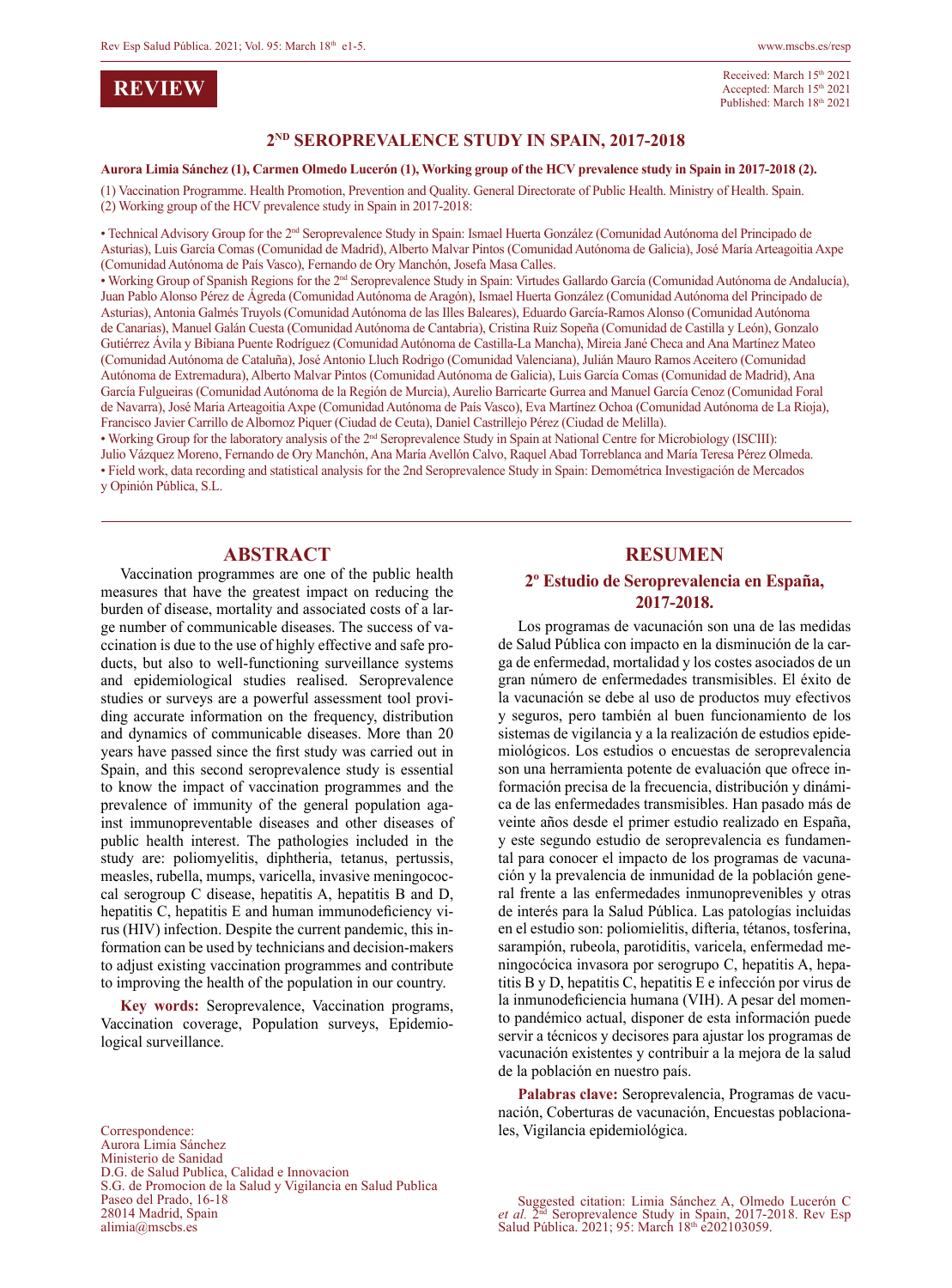# RELEVANCE OF THE STUDY

Vaccination programmes are one of the public health measures that have had the greatest impact on reducing the burden of disease, mortality and associated costs of a large number of communicable diseases, achieving major milestones in recent decades in the control, elimination and eradication of some diseases, which have prevented millions of deaths worldwide<sup>(1)</sup>.

The success of vaccination is due to the use of highly effective and safe products, but also to well-functioning surveillance systems and epidemiological studies. These studies make it possible to continuously evaluate programmes and adapt vaccination policy to the reality of each context by identifying the most susceptible population groups, anticipating future epidemiological scenarios $(2,3)$ .

Seroprevalence studies or surveys are a powerful assessment tool providing accurate information on the frequency, distribution and dynamics of communicable diseases. They are cross-sectional studies in representative samples of the population, in which the prevalence of markers of infection and immune protection are determined by obtaining a blood sample. They are particularly useful for understanding the immune status of immunopreventable diseases and others whose surveillance system is not very reliable or whose epidemiology is changing, hence the importance of repeating them periodically in order to detect changes $(4)$ and to apply their results more accurately in decision-making.

More than 20 years have passed since the first study was carried out in Spain and in this period of time new vaccines and several modifications in the vaccination schedule have been introduced $(5,6)$ . For this reason, this second seroprevalence study makes a very important contribution to the knowledge of the prevalence of

immunity of the general population against immunopreventable diseases by providing information on the impact of vaccination programmes. In addition, other diseases of public health importance have been included in the study.

The pathologies included in the study are: poliomyelitis, diphtheria, tetanus, pertussis, measles, rubella, mumps, varicella, invasive meningococcal serogroup C disease (IMD), hepatitis A, hepatitis B and D, hepatitis C, hepatitis E and human immunodeficiency virus (HIV) infection.

Although the results of this study are published at a time when the current COVID-19 pandemic is in turmoil, they will undoubtedly help in making decisions on the most appropriate strategies to be applied to improve the health of the population.

The full study is available at:

https://www.mscbs.gob.es/profesionales/sa ludPublica/prevPromocion/vacunaciones/co moTrabajamos/docs/EstudioSeroprevalencia\_ EnfermedadesInmunoprevenibles.pdf

## **METHODS**

The 2nd Seroprevalence Study in Spain is a cross-sectional descriptive observational study, with a similar design to the study carried out in 1996, in order to allow comparison of the results. It was conducted in the Spanish resident population aged 2 to 80 years, using two-stage cluster sampling, with an initial theoretical sample size of 10,000 people.

In addition, each person who agreed to participate in the study also answered the questions in a questionnaire specifically designed to ascertain opinions about vaccination and preventive measures, as well as risk factors, and to collect various socio-demographic variables of interest. Furthermore, all participants between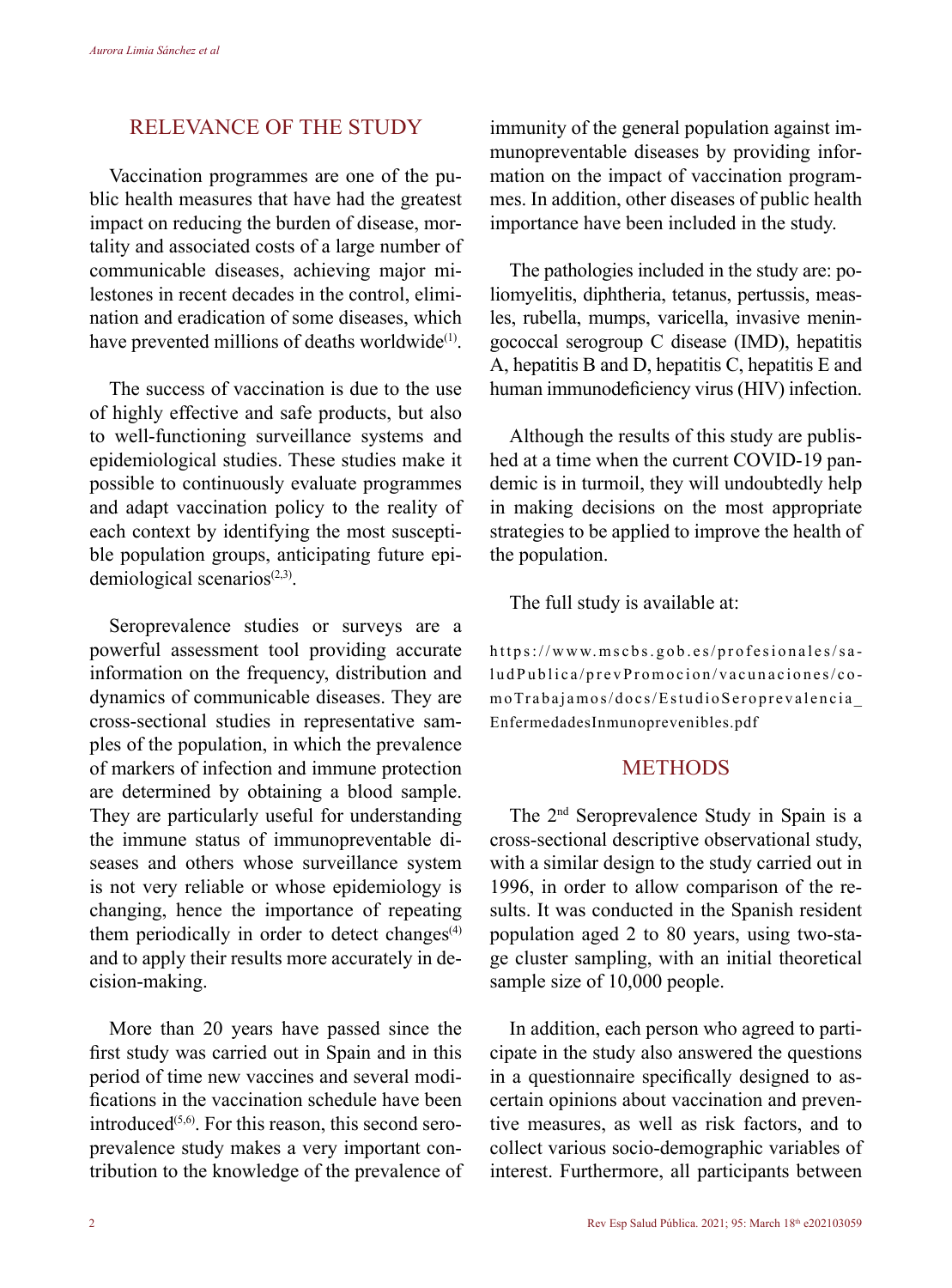2 and 30 years of age were asked for their vaccination records.

The methodological details of this study were published in Revista Española de Salud Pública $(7)$  and can be found in:

https://www.mscbs.gob.es/biblioPublic/publicaciones/recursos\_propios/resp/revista\_cdrom/ VOL93/C\_ESPECIALES/RS93C\_201904021.pdf

# RESULTS AND CONCLUSIONS

A total of 10,223 extractions were performed and 10,073 questionnaires were collected. Sociodemographic variables, history and exposures of interest, vaccination and disease history, and knowledge related to health problems and preventive activities were characterised, mainly in relation to vaccine-preventable diseases and vaccines. A high percentage of favourable responses to vaccination and knowledge of preventive measures were found to be higher in younger age groups. The vaccination coverage rates documented in the vaccination booklets received was high and consistent with the schedules in force according to age groups.

The most relevant findings for each of the diseases investigated are shown below:

– Measles: A decline in the population with protective antibody titres has been observed from the age group 10-15 years up to 30-39 years (cohorts born between 1978 and 2002), being more pronounced in the group 20-29 years (born between 1988 and 1997), which may be due to the loss of serological protection as time passes since vaccination with the second MMR dose, possibly due to the absence of contact with the wild virus. The need for further medium and long-term vaccination strategies will need to be assessed in certain population groups depending on their likelihood of exposure.

– Rubella: Population immunity to rubella virus is above 95% in all age groups, higher in females. This shows the maintenance of immunity conferred by vaccination, even if it was done in childhood. The high immunity of the population ensures the maintenance of rubella elimination in Spain.

– Mumps: The seroprevalence of antibodies to mumps is high between 2 and 14 years of age. Thereafter, immunity begins to decline, increasing in those over 30 years of age. This reflects, on the one hand, the loss of immunity over time since vaccination and, on the other hand, the better persistence of immunity by natural infection in cohorts born before 1978, although it is also possible that the use of Rubini strain vaccines may have some effect that is difficult to pinpoint in this study.

– Poliomyelitis: The prevalence of neutralising antibodies to poliovirus types 1 and 3 is very high in all age groups, ensuring the level of susceptible population below the 15% required to prevent transmission in case of introduction of these viruses. These results ensure that the population immunity target is met to contribute to the eradication of polio.

– Diphtheria: The seroprevalence of protective diphtheria antibodies increases with age up to 30 years. It declines significantly thereafter, probably due to the loss of immunity over time. Evidence shows that high childhood vaccination coverage contributes to limiting secondary transmission and the maintenance of population-wide chains of transmission after importation of cases. Additionally, improving tetanus vaccination with combined tetanus-diphtheria (Td) vaccines in the older population may also contribute to improving diphtheria immunity.

– Tetanus: High prevalence of protective levels of tetanus antibodies is observed in children under 50 years of age, declining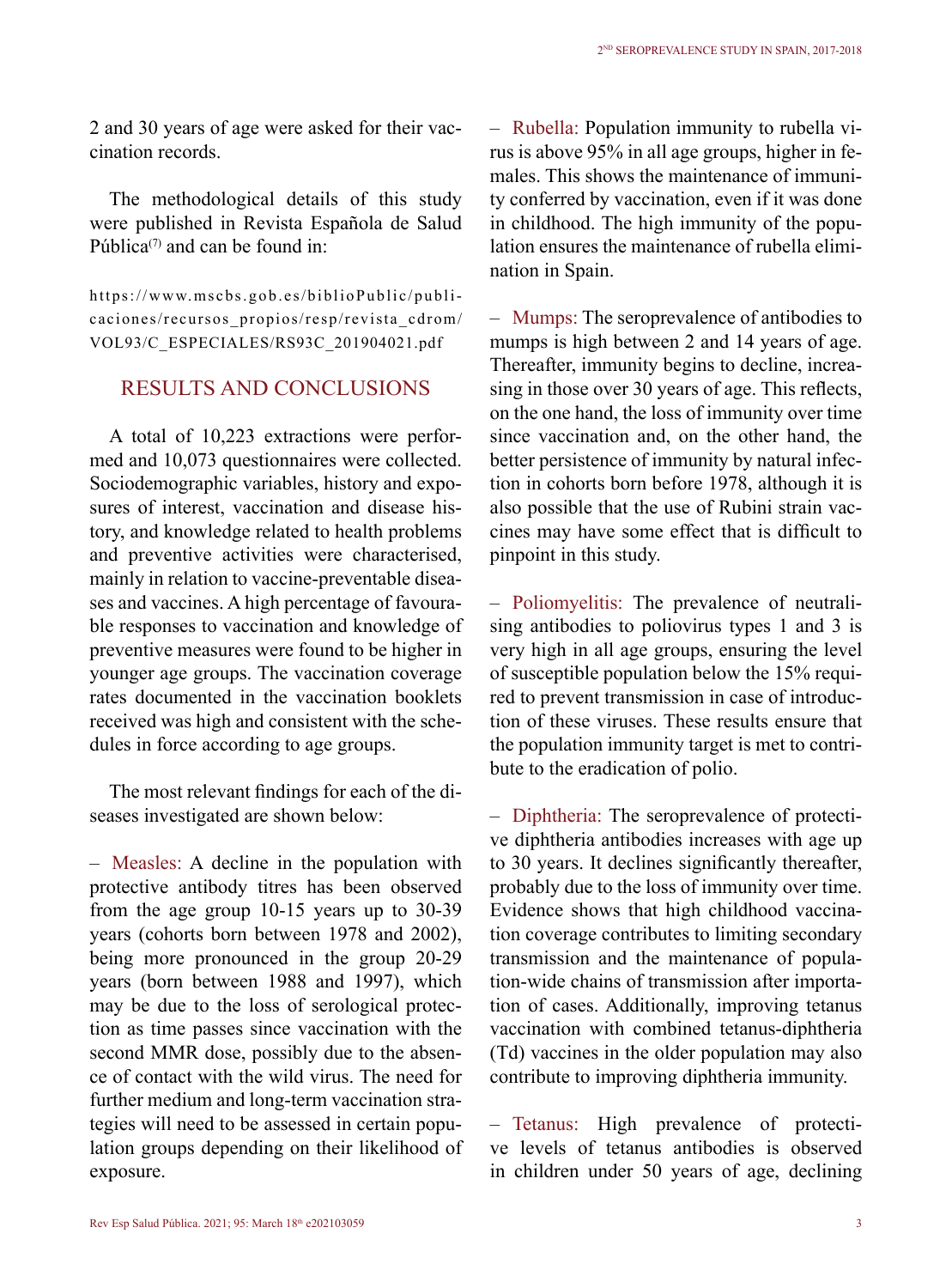significantly thereafter, especially after the age of 60 years. It is necessary to raise awareness, both among the population and health personnel, of the need for vaccination in the elderly, where a significant proportion of susceptible people are found.

– Pertussis: Seroprevalence results indicate that circulation of *Bordetella pertussis* occurs in all age groups.

– Varicella: The introduction of the vaccine in the vaccination schedule is reflected in the increase of antibody seroprevalence in the youngest age group (2-5 years), compared to previous studies. It is still too early to observe the effect of childhood vaccination in the other age groups.

– Invasive meningococcal disease (serogroup C): The seroprevalence of protective antibodies to serogroup C IMD is close to 75% in cohorts that have benefited from routine vaccination in adolescence (12-16 years of age). In addition, longer-lasting immunity and greater protection is shown in these age groups.

– Hepatitis A: A high proportion of susceptible people is observed in the general population. However, it is shown that almost 5% of children aged 2-5 years have immunity that lasts until the age of 19 years, which is probably acquired after natural exposure to HAV in early childhood. This situation of HAV infection in childhood and increased susceptibility in the adult population highlights the importance of epidemiological surveillance in case identification and rapid intervention in outbreaks to limit possible spread.

– Hepatitis B and D: The prevalence of HBV infection has decreased significantly since the previous study in 1996. The prevalence of active HBV infection and of women carrying HBsAg is also very low. The prevalence of hepatitis D in HBsAg carriers is similar to other studies in our setting. The seroprevalence of anti-HBs antibodies shows two peaks, reflecting the routine vaccination carried out in Spain, which started in adolescents and was later shifted to childhood. All these results reflect the success of the hepatitis B vaccination programme.

– Hepatitis C: HCV infection results indicate that the level of infection prevalence in Spain is low, especially in terms of prevalence of active infection. Prevalence is higher in men and in people born outside Spain. Background records of blood exposure were frequent. The undiagnosed fraction of HCV infection was 14.3% for the presence of antibodies and 29.4% for active infection, although the methodology used to identify history could overestimate it.

– Hepatitis E: The results of seroprevalence of antibodies to hepatitis E virus obtained in this study are higher than the estimates made so far in our country. They also suggest ongoing transmission with increased past exposure and persistence of antibodies in those who have been exposed to HEV. The low number of detected cases of acute infection seems to indicate that HEV infection in our country goes undetected in its subclinical or asymptomatic forms.

– HIV infection: The overall prevalence of HIV infection obtained in this study is lower than other estimates. The characteristics of the population studied, with under-representation of the most exposed population groups, may justify obtaining a lower estimate than that of the general population. The prevalence according to age and sex, in addition to the undiagnosed fraction, is in the range of other estimates made in our setting.

In conclusion, this second seroprevalence study provides valuable information, after 20 years, on the impact of vaccination programmes and on the immune status of the general population against immunopreventable